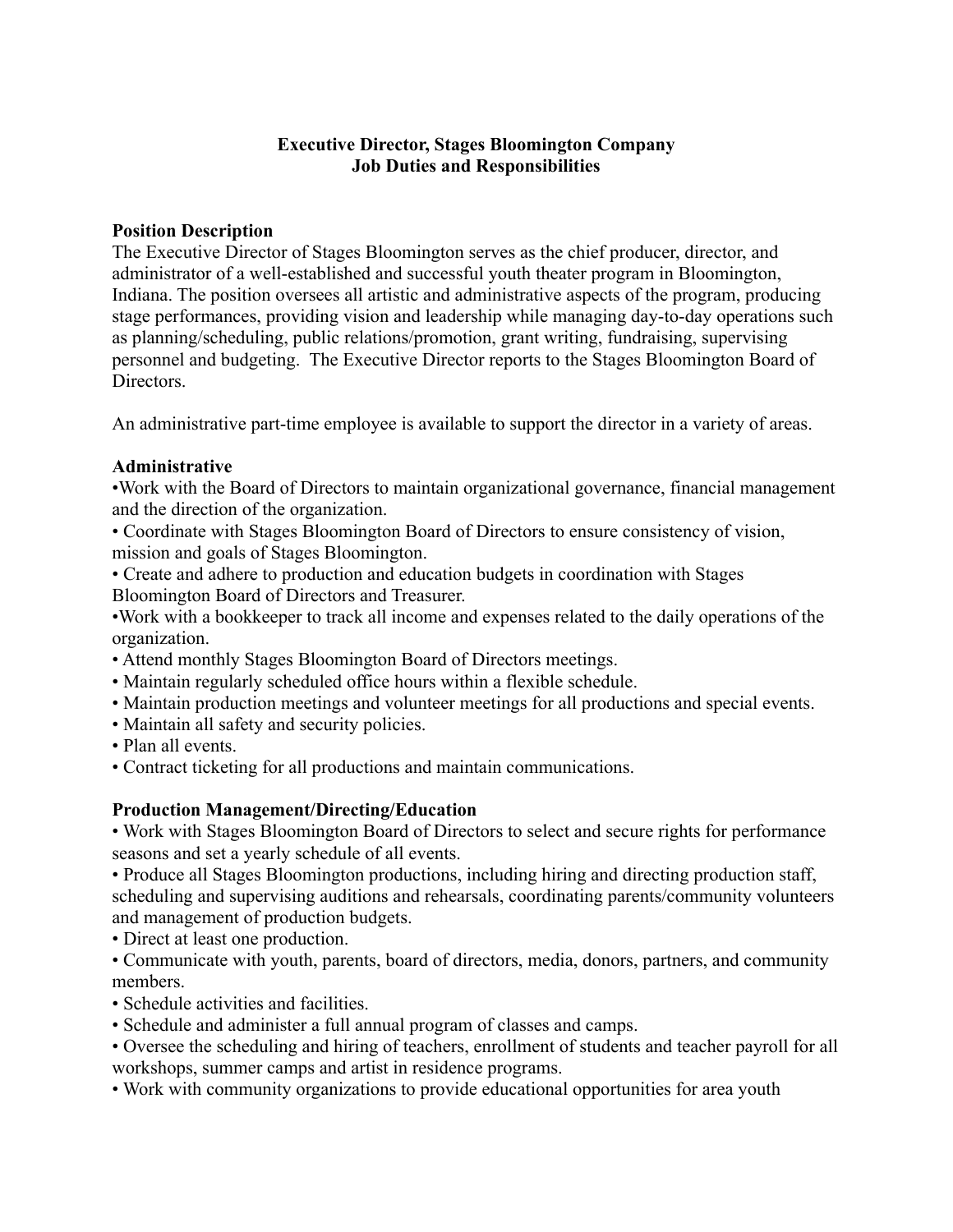## **Development**

•Serve as the public face of Stages Bloomington.

•Set annual organizational fundraising goals and implement plans to achieve these goals.

• Research and pursue opportunities for grants, new programs and opportunities to engage more area youth in theater programs.

•Research and write funding proposals and grants reports.

•Coordinate local fundraising campaigns and events.

## **Marketing/Advertising**

• Coordinate effective publicity strategies and advertising of all educational programs, productions and fundraising events.

• Work with part time staff to maintain a vibrant social media presence and community presence.

• Ensure that the website is regularly updated and maintained.

• Orchestrate, write and produce press releases, marketing materials, online, and social media content.

• Continue and maintain relationships with area schools, businesses and other community organizations.

## **Requirements and Qualifications:**

• Baccalaureate degree. Degrees in theater, theater education, or performing arts management preferred.

- Experience in youth theater education and directing of youth theater productions.
- Executive presence, polished communication and strong decision-making skills.
- Ability to calmly and effectively address changing priorities and multiple demands.
- Great with details and organization (top of mind and written down).
- Must be comfortable interacting with a diverse group of internal and external stakeholders.
- Desire and ability to provide every youth and family, staff member, donor, board member with a positive experience.
- Desire to work in an energetic and collaborative environment.
- Strong written and communication skills.

**Preferred Skills and Attributes:** excellent communicator, general knowledge of issues related to youth and theatre, relevant expertise/prior experience with a strong desire to learn and grow in the position and familiar with local and/or state and national philanthropic communities.

**Salary:** \$30,000/year with flexible and varied schedule anticipating approximately 32.50 hours a week, including two weeks paid vacation. No retirement plan or health care benefits are offered.

#### **Timeline:**

Applications due June 20, 2022 Anticipated start date is on or before August 1, 2022

#### **Application Process:**

Email pdf copies of cover letter and resume to  $\frac{\text{admin}(a)\text{stagesbloomington.com}}{a\text{tagger}}$  by 5 pm on Monday, June 20th.